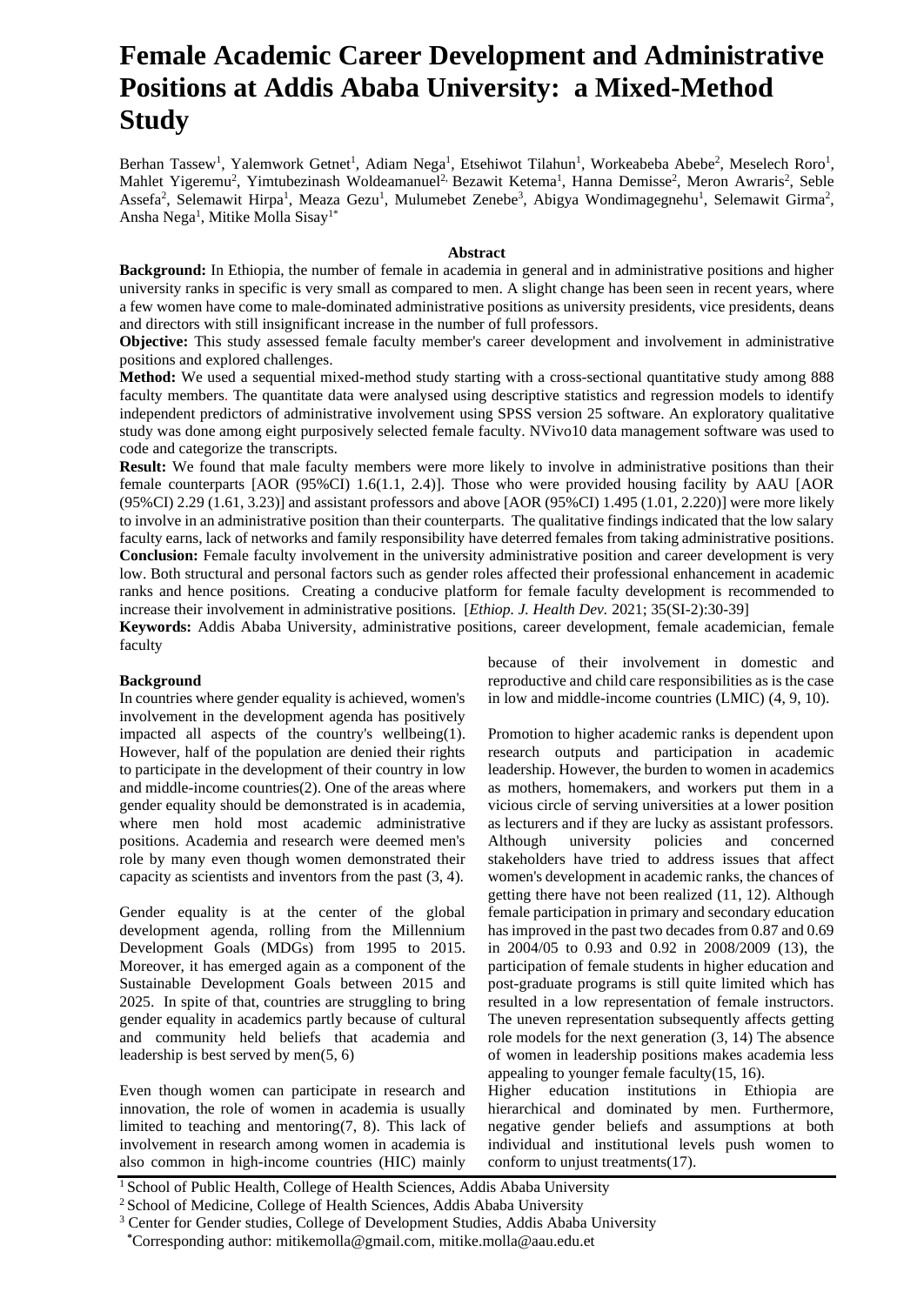Concerned with the low representation of women in academia, the Education Sector Development Plan, ESDP IV aimed to bring the proportion of females in academia to reach 20% as well as 16% of females in higher academic positions (13). However, the number of females in academia is still low after five years. Only 11% of staff with a bachelor's degree were females, and among faculties with a master's degree or a Ph.D., only 7% were women in 2015[13, 18]. Even if most public universities tend to have women as gender office directors, heads of departments, chief librarians, and registrars, this trend is almost negligible in science and engineering areas (14).

This study aimed to assess career development of female academia in terms of involvement in administrative positions and academic ranks as well as explore their challenges.

#### **Methods**

#### **Study area and period**

The study was conducted at Addis Ababa University (AAU). The University has been the leading center in teaching-learning, research, and community services. Beginning with an enrollment capacity of 33 students in 1950, AAU has now 46,873 students (28,781 undergraduates, 15748 Masters, and 2,344 Ph.D. students). There are 2,987 academic staff, where only 16% of academicians are females (19) Including 90 Ph.D. programs and various Health Sciences specializations, the University runs 76 undergraduate and 343 graduate programs, At present, the University has 12 institutes (two technology, seven research institutes that predominantly conduct research, and three that conduct both research and teaching). The University is led by a president who is assisted by four vice presidents of whom two are currently women for the first time in the history of the University (19).

While the quantitative assessment was done from October 2018 to March 2019, followed by the qualitative study was conducted from July to September 2019.

#### **Study design**

This study is part of a bigger study that has assessed the gender gap in research among faculty. We used sequential mixed-method research. First, the quantitative study was conducted among both male and female faculty and that was followed by exploratory qualitative research.

#### **Sample size and selection:**

**Quantitative study:** We used a simple population proportion formula using 95% confidence limits, 50 percent population, and a design effect of 2 and found a sample size of 682. Adding a 30 percent non-response rate, we calculated a sample size become 887. Staff members who were present on campus during the study period and were willing to take part in the study were included. On the other hand, lecturers who had less than one year of experience and faculty who were on a study leave outside the country or in fieldwork; and those who were on sabbatical, maternity, or sick leave were excluded.

**Qualitative:** Using purposive sampling, we selected a total of eighty faculty members (five senior female faculty with a rank of an assistant professor above and three junior female faculty with a rank of lecturer) for the qualitative segment of the study. The number of the key informants for the in-depth interviews was determined depending on the level of information saturation. Female faculty members who participated in the quantitative study and 20 more female faculty who were in the study team were also excluded.

#### **Data collection tools and procedures**

**Quantitative:** Data were collected using a structured self-administered questionnaire. The questionnaire was developed in English based on the objectives of the study and reviewing relevant literature. Questionnaires were distributed to study participants by trained data collectors. Data collection was facilitated by ten M.Sc. degree holders and one supervisor trained for three days on research objectives, data collection tools, and data collection methods. The data collectors were assigned to each of the ten colleges along with support letters addressed to college deans and department heads. The data collectors approached individual informants in collaboration with the department secretaries who knew the staff's schedule. After providing a thorough explanation about the study, the data collectors distributed the information sheet and consent form to each participant. When the data collectors could not access the informants, department secretaries helped in reaching them.

**For the qualitative:** We used a semi-structured interview guide to collect data. Four members of the research team took part in collecting the qualitative data. In addition to having special training and experience in undertaking qualitative research, the four members of the team hold an MPH degree or M.D. plus specialty. Interviews were conducted in Amharic in a quiet environment, mostly in the participants' offices at their convenience. With the consent of the respondents, all interviews were recorded, and notes were taken After the self-introduction, participants were encouraged to talk about their personal work experience in terms of research, participation in administrative positions, their challenges, their suggestions, and recommendations on how to bring females at the forefront of research. And probing questions were posed, as necessary. By way of closing the interview sessions, the note taker would summarize their responses and read them back to the participants and any misunderstandings were corrected immediately. On average, a single in-depth interview took 30 minutes.

#### **Data analysis and measurement:**

While administrative involvement was the outcome variable, academic rank, years of experience, specialty degree, number of children, last child's age, part-time engagement, house ownership were independent variables of the quantitative study.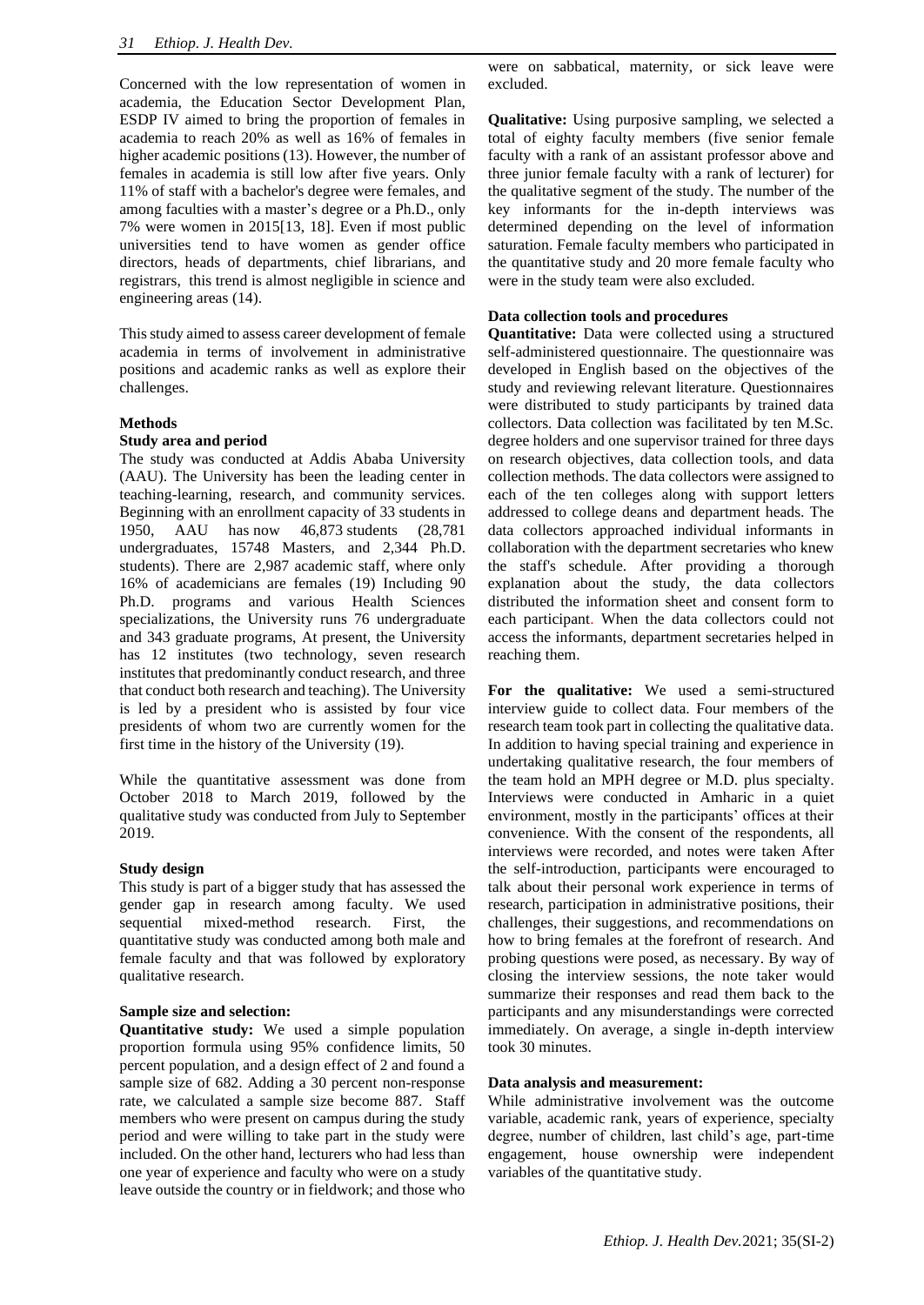**For the quantitative:** Data were checked for completeness and coded on a hard copy of the questionnaire after data collection. Data were entered into a computer using Epidata version 3.1 software. The data were then exported to SPSS version 25 software for further cleaning and analysis. The data were summarized in texts, tables, graphs, and figures using descriptive statistics. Proportions were used and the Chisquare test was computed at analysis. Bivariate and multivariable logistic regression was done to identify factors associated with the academic promotion and administrative involvement. A significant association was declared if the P-value is <0.05. Both unadjusted and adjusted odds ratio with a 95% confidence interval was reported.

**For the qualitative:** All audio records were transcribed verbatim and translated into English by the research team who collected the data. Translated notes were read and re-read by the research team members with qualitative research experience to code and define categories and sub-categories guided by the objective of the study. A codebook was prepared after coding a third of the transcripts and was reviewed before continuing the coding. Data were coded and categorized using the qualitative data management software NVivo10.

#### **Data quality control**

**For the quantitative:** M.Sc. degree holder data collection facilitators and supervisors were assigned to ensure the quality of data. Data collectors and the **Results**

This study is presented using the quantitative findings supported by the findings from the qualitative research. We presented the general characteristics followed by their involvement in administrative positions, their engagement in part time jobs (as teaching, consultancy, and clinical work) and then the factors that affect their involvement in administrative positions. Finally, the challenges that deter female academia from participating in administrative positions and their suggestions to change the situation are presented.

#### **General characteristics of the study participants (for the quantitative study)**

supervisor were trained for three days about the objectives, scope of the research, and data collection technique before starting the study. The collected data were checked regularly for their completeness and clarity.

For the qualitative: Trustworthiness of the qualitative data was ensured following different approaches. For example, member check was used to test data and interpretation as they are derived from the participants. And to avoid bias, the expressions of respondents were narrated during the interpretation and analysis of results. Data were coded by two groups of coders to observe and compare the agreement with the coding using NVivo 10 software.

**Ethical consideration:** We secured ethical clearance from the College of Health Sciences Institutional Review Board, Addis Ababa University protocol number 035/18/SPH. Permission was obtained from each college and department. With a help of an information sheet, each respondent was informed about the purpose, scope, and benefits of the research. Prior to the participants' enrollment for the study, it was made sure that all their queries were answered, and their informed consents were obtained. Confidentiality of participants was assured throughout the study by keeping all relevant documents in a secured place after maintaining the anonymity of personal information.

A total of 888 faculty participated in this study. The large majority, 727(81.9%), were male; 365(41.1%) were between 31 and 40 years of age, and 633 (71.2%) were married. While nearly half of the respondents, (441, 49.7%) served the University between 1-10 years, nearly a third of them (279, 31.4%) had 11 or more years of service.

Most 381 (42.9%) of the respondents had a master's degree, while 334(37%) were Ph.D. holders. More than half of all respondents, 414 (50.49%), were living in rented houses, 267 (32.56%) were living in their privately owned houses, while only139 (16.95%) were living in AAU owned houses.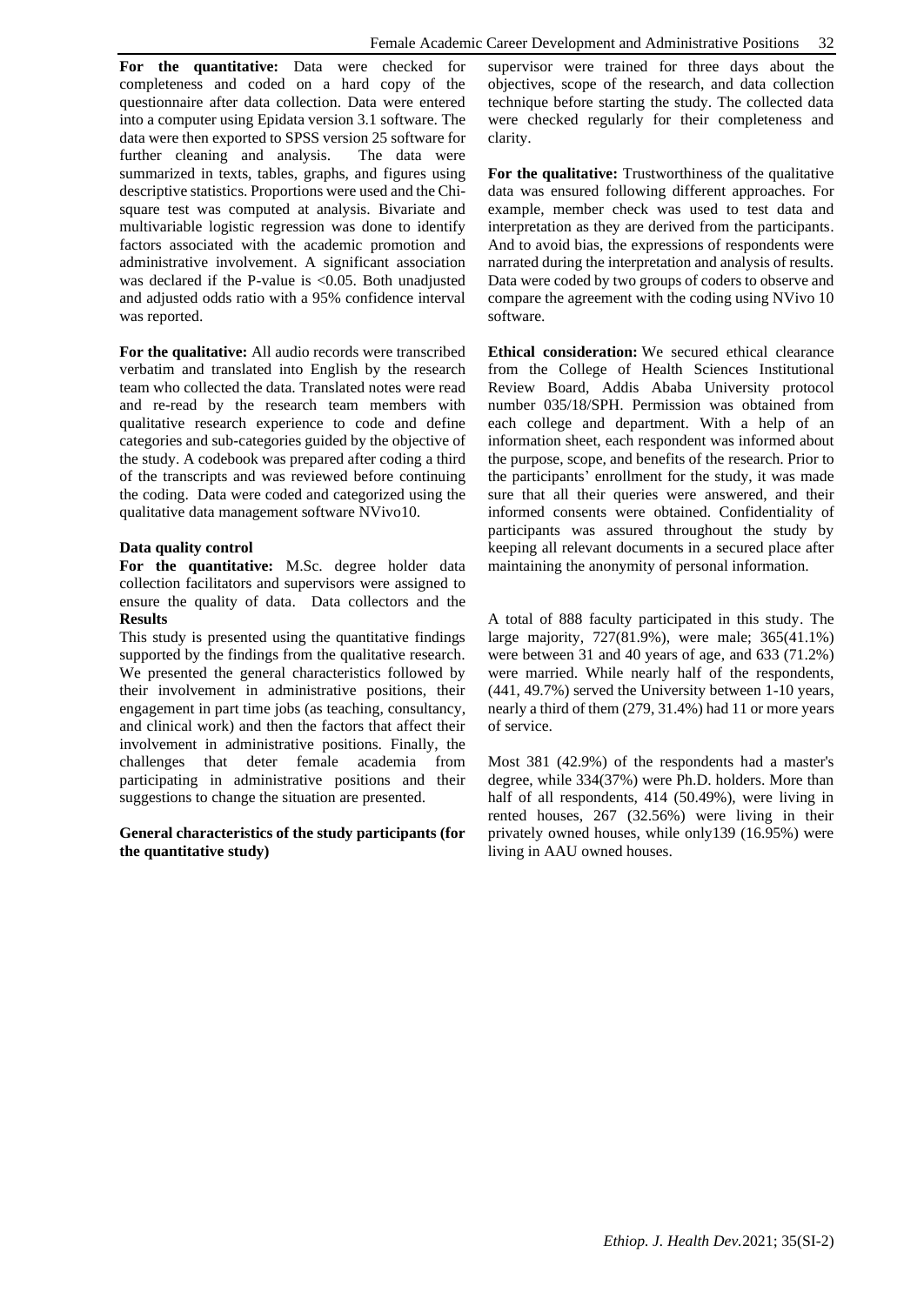| <b>Variable</b>              | Number (n) | Per cent $(\% )$ |
|------------------------------|------------|------------------|
| <b>Sex</b>                   |            |                  |
| Male                         | 727        | 81.9             |
| Female                       | 161        | 18.1             |
| Age                          |            |                  |
| $20-30$ years                | 140        | 15.8             |
| 31-40 years                  | 365        | 41.1             |
| $41 - 60$                    | 316        | 45.6             |
| $60+$                        | 67         | 7.5              |
| <b>Marital status</b>        |            |                  |
| Married                      | 633        | 71.2             |
| Never married.               | 216        | 24.3             |
| Divorced                     | 24         | 2.7              |
| Widowed                      | 15         | 1.7              |
| Have a child.                |            |                  |
| Yes                          | 596        | 67.1             |
| N <sub>0</sub>               | 292        | 32.9             |
| <b>Highest degree</b>        | 28         | 3.2              |
| BA                           | 28         | 3.2              |
| <b>MD</b>                    | 117        | 13.2             |
| MD with specialty            | 381        | 42.9             |
| MSc                          | 334        | 37.6             |
| PhD                          |            |                  |
| <b>Academic rank</b>         | 378        | 42.56            |
| Lecturer                     | 326        | 36.7             |
| Assistant professor          | 112        | 12.6             |
| Associate professor          | 26         | 2.9              |
| <b>Full Professor</b>        |            |                  |
| Service year                 |            |                  |
| $1-10$ years                 | 441        | 46.47            |
| 11 years and above           | 279        | 31.4             |
| Others                       | 168        | 18.9             |
| <b>Residential ownership</b> |            |                  |
| Own house                    | 267        | 32.56            |
| Rented house                 | 414        | 50.49            |
| AAU owned house              | 139        | 16.95            |

**General characteristics of study participants (for the qualitative section):** We were able to generate data from eight faculty members at five colleges/

institutes of AAU. The participants had served the University between 4 and 39 years. While three of the participants were lecturers, the rest had a rank of assistant professor and above.

**Table 2: General characteristics of qualitative study participants, Addis Ababa University, 2019**

| Variable                                      | <b>Number</b> |
|-----------------------------------------------|---------------|
| College /institute                            |               |
| College of Health Sciences                    | 3             |
| <b>College of Development Studies</b>         |               |
| College of Education and Behavioral studies   |               |
| College of Performing and Visual Arts         |               |
| College of Natural and Computational Sciences |               |
| <b>Department</b>                             |               |
| Nursing and midwifery                         |               |
| <b>Information Science</b>                    |               |
| Radiology                                     |               |
| Social Science and Language                   |               |
| Education                                     |               |
| Social Anthropology                           |               |
| <b>Years of services at AAU</b>               | 4             |
| 2-7 Years                                     |               |
| 14-21 Years                                   |               |
| 32-39 Years                                   |               |
| Rank                                          |               |
| <b>Associate Professor</b>                    | 3             |
| <b>Assistant Professor</b>                    |               |
| Lecturer                                      |               |
|                                               |               |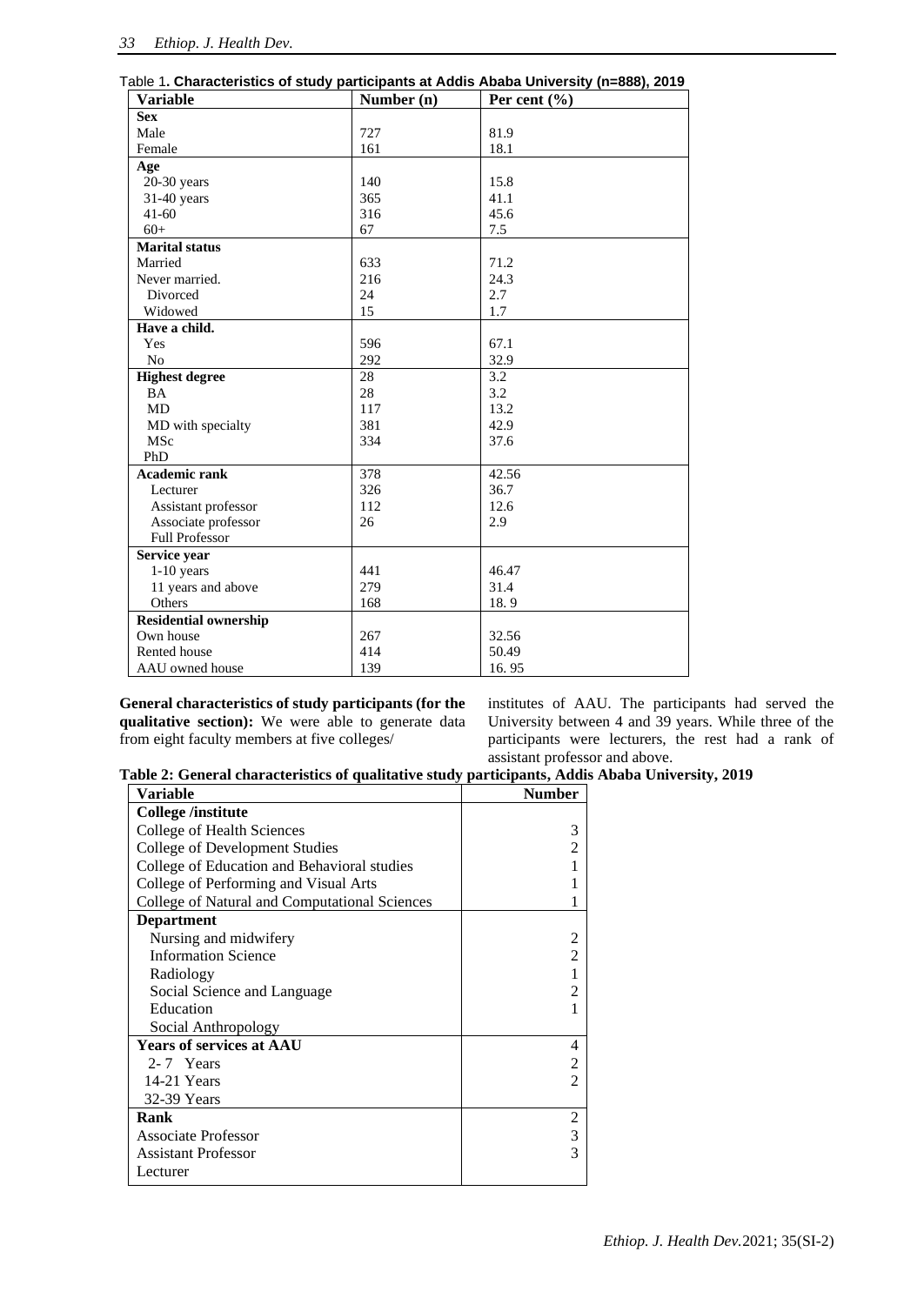#### **Administrative involvement**

Half of the respondents, 440 (49.5%), never served in any AAU administrative positions. Among those who have experience in any of the AAU administrative positions, 185(20.8%) were department heads, while 87 of them (9.8 %) served as academic unit heads. The participation of female faculty administrative positions is quite grim. While only 15 (9.2 %) of female academicians served as department heads, the proportion of those who had positions as academic unit heads accounted for 11 (6.7%). Whereas only 2 female faculty (1.2%) have served as college deans, their participation as president5=or director in AAU was nil. During the in-depth interviews, most of the participants pointed out that it is difficult for females to be involved in administrative positions because they have more family responsibilities, unlike the male academia. In the words of a participant,

> *Women must nurture/breastfeed their children, and it will be a double burden to be involved in the administrative position since they do not get much support from husbands. (Respondent I)*

Another senior participant has a related complaint: *Being a female by itself is also a challenge because you are another* 

*person out of this environment; you are a mother where there are many household chores, and you cannot think of an administrative position in such a condition. (Respondent VI)*

One other respondent also has this to say concerning some stereotypes held by men, which deter women from taking leadership positions:

> *The first big challenge is we are taken for granted that we can't be leaders. Most of the time, men do not take us seriously that females deserve this. Whoever is the leader, thinks the same. (Respondent VI)*

By way of explaining her case further, the same respondent recounts a personal experience on how the attitude of men to the maternity-related leaves could be a limiting factor for female academics in taking administrative and other important positions as follows:

> *The position was requiring a demographer and I was one of the few applicants who had the qualifications. They did not want to give me the position using my breastfeeding status as a pretext. The oppositions to waiver you in your back and you do not know when you fail. (Respondent IV)*

| Table-3. Involvement of Addis Ababa University's faculty in administrative position n=888, 2019 |  |  |
|-------------------------------------------------------------------------------------------------|--|--|
|-------------------------------------------------------------------------------------------------|--|--|

| <b>Variable</b>                                | Male       | Female         |
|------------------------------------------------|------------|----------------|
|                                                | $n$ (%)    | $n$ (%)        |
| Participation in AAU'S administrative position | Male       | Female         |
| Yes                                            | 386 (53.2) | 62 (38.3)      |
| N <sub>o</sub>                                 | 340 (46.8) | 100(61.7)      |
| Serve as department head                       |            |                |
| Yes                                            | 170 (23.4) | 15(9.2)        |
| N <sub>0</sub>                                 | 555 (76)   | 148 (90.8)     |
| Serve as academic unit head                    |            |                |
| Yes                                            | 76(10.5)   | 11(6.7)        |
| N <sub>0</sub>                                 | 649 (89.5) | 152(93.3)      |
| <b>Serve as Dean</b>                           |            |                |
| Yes                                            | 20(2.8)    | 2(1.2)         |
| No                                             | 705 (97.2) | 161 (98.8)     |
| <b>Serve as Director</b>                       |            |                |
| Yes                                            | 4(0.6)     | $\Omega$       |
| N <sub>o</sub>                                 | 721(99.4)  | 163(100)       |
| Serve as Vice president                        |            |                |
| Yes                                            | 40 (58)    | $\Omega$       |
| N <sub>o</sub>                                 | 691 (94.2) | 157 (100.0)    |
| <b>Serve as President</b>                      |            |                |
| Yes                                            | 3(0.4)     | $\overline{0}$ |
| N <sub>o</sub>                                 | 722 (99.6) | 163 00)        |

#### **Part-time engagement: a dilemma between survival and carrier development**

Although the involvement of men in part-time jobs is significantly higher by more than 50 % 1.54 (1.145- 2.07). Nearly half,76 (46%) of the female respondents also reported that they were engaged in part-time work (Tables 4 and 5). Participants of the interviews also say they engage in part-time jobs to support their livelihood. One senior faculty elaborated that the amount of salary the faculty earn is not enough forcing them to look for a part-time job, which in turn makes

their life busy and hinders them from engaging in research and University affairs. Her remarks below are more telling:

> *My salary is 13,000 birr, and after 35% taxes I get around 6,000. How can I live with this salary at this time? Is it possible [to live with that income]? So, I do not have the luxury to research because I must work part-time as well. [Obviously] you cannot engage in research when you work part-time. When you are determined to engage in research, your pocket will be empty within a week of your*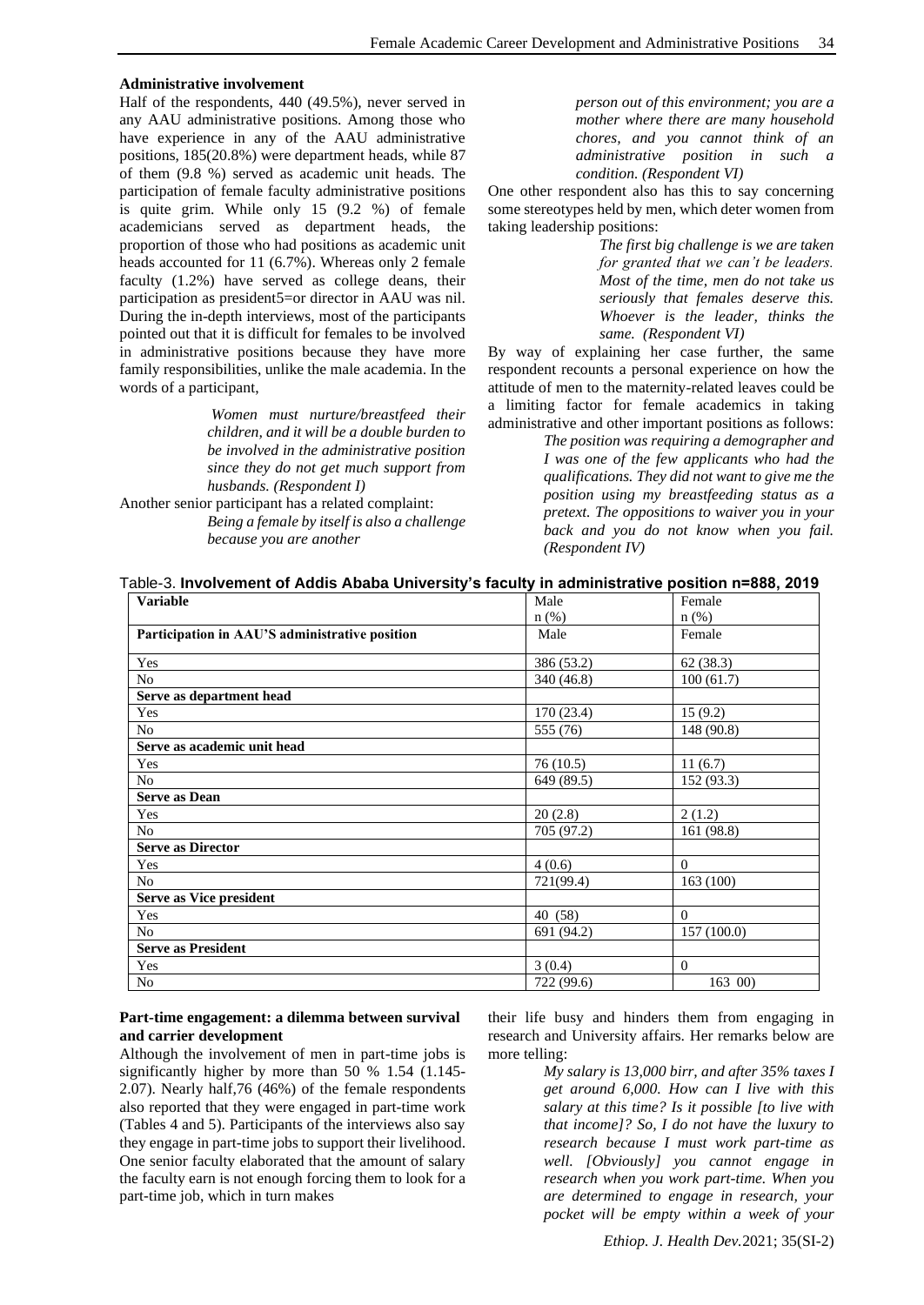*engagement. And you will be discouraged again. (Respondent V)*

Explaining how the pressure resulting from part-time work hinders her research activity, which could pave the way for academic rank and hence administrative positions, another female academic also has this to say:

> *First, it (conducting research) helps me to build my career, secondly it satisfies me and*

*third I get money for doing it. Money is a basic thing and since I work in a government institution my option to get money is to work for a private company which puts more stress on me. Plus, it is difficult to manage my time properly, so I prefer to settle here to work on my research and get money. (*Respondent *II)*

| Table 4. Engagement of Addis Ababa University's faculty in part-time job/projects n=888, 2019 |  |  |  |
|-----------------------------------------------------------------------------------------------|--|--|--|
| .                                                                                             |  |  |  |

| <b>Variable</b>                    | Male       | Female     |  |  |
|------------------------------------|------------|------------|--|--|
| Part-time engagement $n = (888)$   |            |            |  |  |
| Yes                                | 389 (53.8) | 76 (46)    |  |  |
| No                                 | 334 (46.2) | 89 (53.9)  |  |  |
| <b>Involvement in consultation</b> |            |            |  |  |
| Yes                                | 194 (26.8) | 29 (17.6)  |  |  |
| N <sub>0</sub>                     | 529 (73.2) | 136 (82.4) |  |  |
| Part-time teaching work            |            |            |  |  |
| Yes                                | 174(24.1)  | 28(17)     |  |  |
| N <sub>0</sub>                     | 549 (75.9) | 137 (83)   |  |  |
| <b>Part-time clinical services</b> |            |            |  |  |
| Yes                                | 67(9.3)    | 21(12.7)   |  |  |
| No                                 | 656 (90.7) | 144 (87.2) |  |  |

#### **Factors influencing female academia involvement in administrative position.**

Male faculty were more likely to involve in administrative positions than female counterparts [AOR  $(95\% \text{CI})$  1.6(1.0, 2.4)]. Faculty whose age lies between 40 and above were two times more likely to involve in an administrative position [AOR (95%CI)2.3 (1.6, 3.4)]. Those who had ever married were more likely to involve in administrative positions than those who were not married [AOR (95%CI) 1.7(1.0, 2.8)]. Assistant professors and above were more likely to involve in administrative positions [AOR (95%CI) 1.5 (1.0, 2.2)]. Those who have AAU-owned house were two times more likely to involve in an administrative position [AOR (95%CI) 2.2 (1.6,3.2)]. Faculty who did not engage in part-time work were more likely to involve in an administrative position [AOR (95%CI) 1.5 (1.1, 2.0)] (Table 5)

Table5. **Factors affecting administrative involvement among academic faculties at Addis Ababa University, Ethiopia, 2019**

| Variable                       | $n$ (%)           | COR (95% CI)         | AOR (95% CI)             |
|--------------------------------|-------------------|----------------------|--------------------------|
| <b>Sex</b>                     |                   |                      |                          |
| Male                           | 727 (81.9)        | 1.813 (1.278, 2.571) | 1.604(1.085, 2.37)       |
| Female                         | 161(18.1)         |                      |                          |
| Age                            |                   |                      |                          |
| 20-40                          | 505 (56.9)        | 4.767 (3.574,6.359)  |                          |
| 41 & above                     | 383(43.1)         |                      | 2.329 (1.608, 3.37)      |
| <b>Marital status</b>          |                   |                      |                          |
| <b>Ever Married</b>            | 670 (75.6)        | 0.300(0.215, 0.419)  | 1.732(1.038, 2.89)       |
| Not married                    | 216(24.4)         |                      |                          |
| <b>Having children</b>         |                   |                      |                          |
| Yes                            | 594 (67.1)        | 0.381(0.285,0510)    | 0.886(0.553, 1.42)       |
| No                             | 291 (32.9)        |                      | 1                        |
| Highest degree achieved*       |                   |                      |                          |
| Masters, MD, MD with specialty |                   |                      |                          |
| PhD                            | 554 (62.4)        | 2.481 (1.875, 3.285) | 0.922(0.609, 1.39)       |
|                                | 334 (37.6)        |                      |                          |
| Academic rank**                |                   |                      |                          |
| Lecturer                       | 378 (43.9)        | 3.046 (2.313,4.011)  |                          |
| Assistant Professor and above  | 326(36.7)         |                      | $1.495(1.004, 2.22)^{*}$ |
| <b>Resident house</b>          |                   |                      |                          |
| Own house, Rented house        | 681 (83.05)       |                      |                          |
| AAU owned house                | 13<br>139 (16.95) | $0.232(0.174-0.310)$ | 2.285 (1.615,3.23)       |
| Part time engagement           |                   |                      |                          |
| Yes                            | 419 (47.4)        | 1                    | 1                        |
| N <sub>0</sub>                 | 465 (52.6)        | 1.725 (1.322-2.252)  | 1.541(1.145, 2.07)       |

\*and \*\* were included in the model sequentially to avoid collinearity.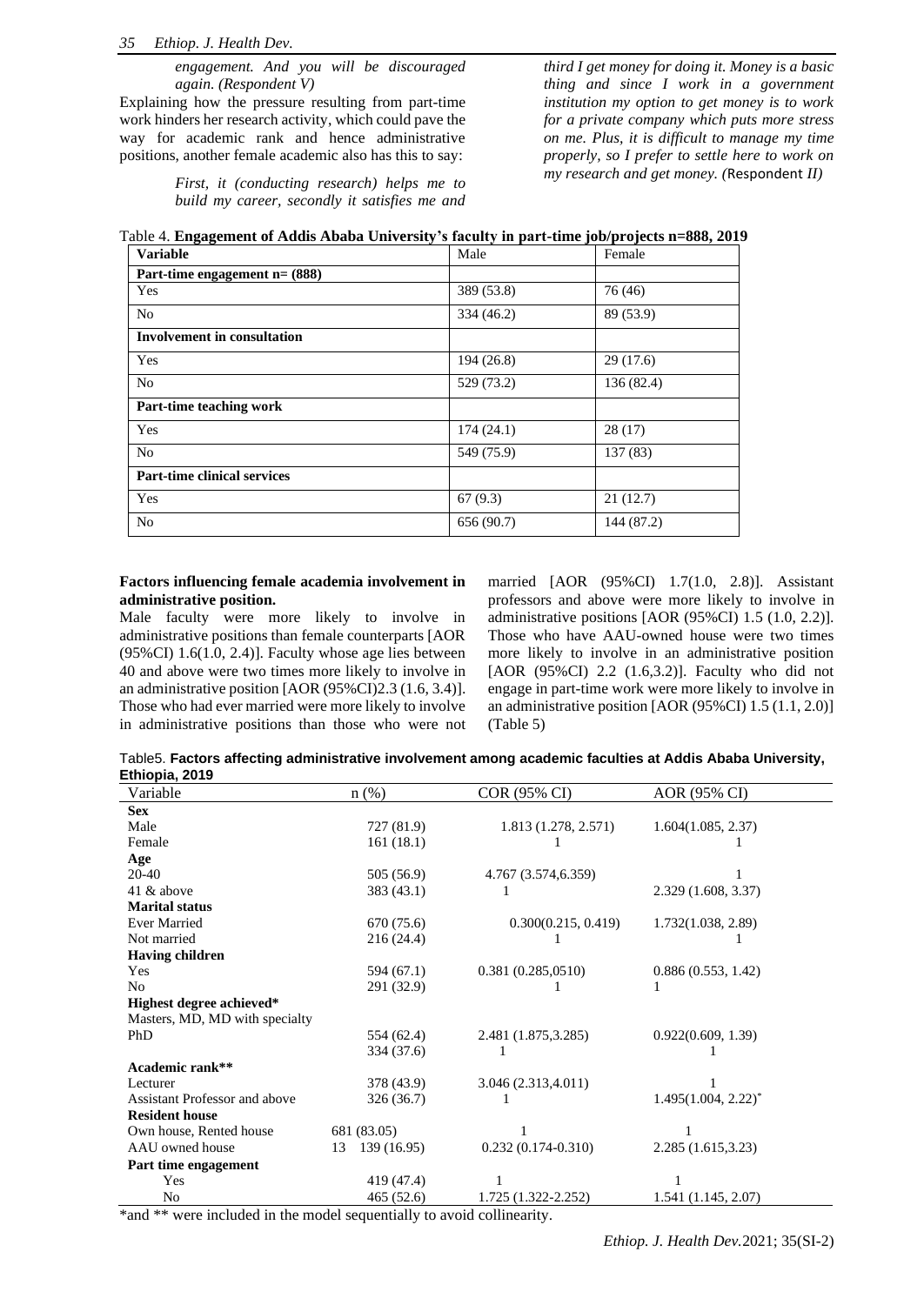#### **Suggested ways to improve female faculty involvement in administrative positions:**

This study also explored female faculty's suggestions to improve female faculty's academic career development which is based on research undertakings and publications to go up the academic ladder and hence to administrative positions. Most participants suggested the need for organizing training in research and creating a platform for networking among female faculty as key strategies to bring their involvement in research, which will eventually take them to the next level.

# **Training and dedicated grant call for Female academia.**

Being continuously empowered through training programs was mentioned as an important mechanism that could help females to involve in research. It was suggested that first, the area of empowerment must be identified, and training must be given for one or two weeks to motivate females to develop research projects. On top of that, participants also suggested the need to make a grant call dedicated to women only and female researchers' mandatory involvement in the research team as a requirement for approval. For example, a participant note,

> *I believe that more female faculty would get interested in engaging in research if the calls for research are made specific to women. (Respondent I)*

Another respondent agrees,

*I think putting a requirement can be helpful such as having women researchers in the research grant application as a mandatory requirement in grant calls. (Respondent VII)*

# **Mentorship and dedicating a research presentation day.**

Junior participants raised the importance of mentorship in bringing female faculty into research. Some participants also underlined the idea of organizing a summer camp for research as one way of maximizing women's research opportunities. In the eyes of a participant,

> *The most important thing is mentorship. Young girls need to have a role model, so I believe it would be great to work on it. I am not a fan of the gender narrative that is out there. I do not think it is constructive (Respondent III)*

Assigning one day per week for a research day by the University was also suggested as an excellent mechanism to bring female faculty to be involved in the research.

> *…if the University plans to get more research done, it needs to show [some]commitment. According to the experiences of other institutions, there is a research day for staff who are working on research. In such a way, they [staff are made to] dedicate one day per week for research. So, I believe this method is good. (Respondent II)*

#### **Making research an interesting academic exercise**

Instilling an interest in female academics was also raised as a way of boosting their involvement in research. A remark by a participant below is more telling:

*To do research, you need to have an interest in the first place. Some say that they are not interested in doing research, but I think that emanates from the lack of know-how. Unless one knows the basics of research clearly and tries it, how can one develop an interest? I believe that the process of collecting data and preparing the document is what makes research interesting. Plus, it requires hard work. (Respondent II)*

## **Support in special considerations for females in Academics**

Respondents recommended that females give priority to research when taking study leaves. They are also of the opinion that daycares should be established in the University. Having daycare in the University helps, the respondents note, women to breastfeed their child during break time and that can give a breathing space for them to focus on research. Respondents believe that women preoccupied with house chores including taking care of children cannot be productive in their research. Talking from experience, one respondent recounts:

> *I have multiple responsibilities teaching and household responsibilities, once I get home, I will be occupied with household chores… when I finish, I will get tired and electric power is inconsistent which makes my life hard to undertake research… (Respondent IV)*

# **Discussion**

The study showed that female faculty's involvement in university administrative positions was very low. It was also found that no higher positions such as directorate, vice president, and president were held by the participants in this study. The study also revealed that women had a lot of strategies in mind that could boost women's research capacity thereby paving the way to bring more women into administrative positions. Strategies forwarded by participants include arranging training and dedicated grant calls for female academia; mentorship and dedicating a research day; making research an interesting academic exercise, and creating special conducive situations (e.g., establishing daycare) to support females in academics.

The fact that only a few women are participating in administrative positions does not reflect a lack of interest for most. Their limited participation is attributable to time constraints, burden at a household level, and gender stereotyping. Even though female faculties are well educated and earn more income than an average woman in the country, they still face the same challenge in spending more time in terms of caring for their children and household chores.

On the other hand, participants from the qualitative study had raised those structural issues expressed in patriarchal thinking that consider women academia incompetent for taking administrative positions. This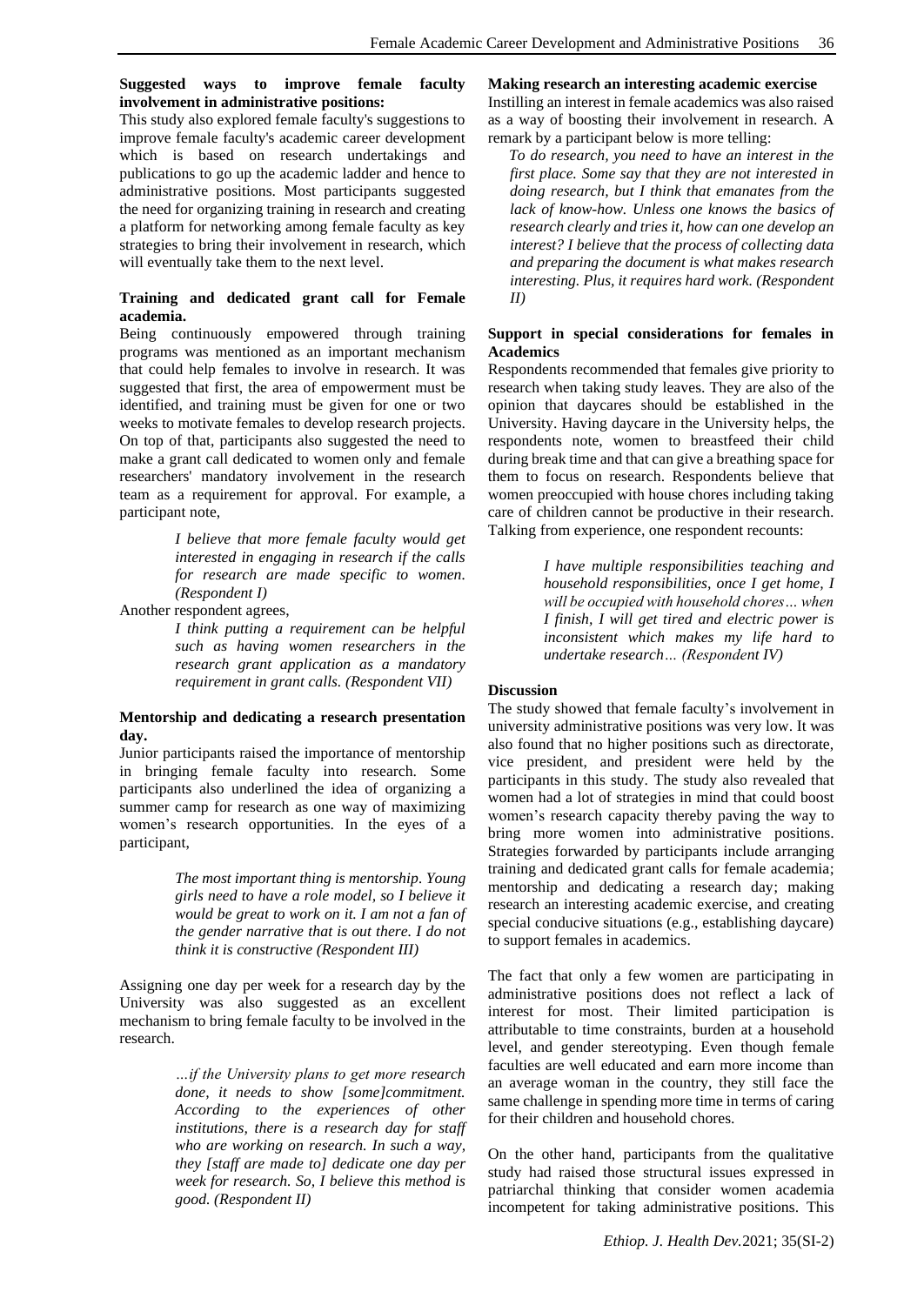issue has to be taken seriously as other studies also indicated that it is hard for female faculty to take administrative positions due to gender stereotyping which depicts administrative positions that require masculine character including strength, aggressiveness, and competitiveness (20).

In addition to the low number of women (less than a fifth of AAU's faculty) (19), the University could not bring equity in leadership when women have such an inability to have leadership positions because of structural issues. This finding is similar to that of other studies conducted at Addis Ababa University, in three colleges, in Hawassa and Amhara regions where women's academic leadership participation was found to be low mainly as a result of structural/systemic problems, stereotyping, patriarchy, and lack of support system at work (21-23). On the other hand, unlike what is found in the present study, a study conducted among three public universities indicated that female faculty reported that they were fairly treated at universities despite their very low number in academic leadership (24). This may be a misunderstanding about their perception of equal treatment. If treated fairly, how come they are not holding leadership positions, one might question. In the present study, we have observed that women were left behind for reasons related to their maternity roles such as breastfeeding and waved from administrative and other important academic positions. A typical quote from a senior participant from the qualitative study could explain the situation clearly*," you do not know what they [the men in leadership] do openly but you know it when you fail".*

Part-time teaching is a beneficial academic exercise that most academicians may want to be engaged in. The quantitative findings indicated that female faculty in this study were less involved in part-time teaching. However, the finding from the qualitative segment of the study indicated that even most of those who do not participate in consultancies and part-time work had indicated that they do not have time to peruse their career development both in academic ranks and holding administrative positions as part-time working is stressful and tiring. And those who do not work part-time reported that family responsibility affects in many ways. Some women often have fewer hours available to work in the office while others have difficulty working in the evening hours and working at home. They say their time at home coincides with their household responsibilities and the duty to care for their children. Female faculties have also complained about continuous power interruption as a deterrent to continue working from home in the evenings. These findings are consistent with other studies that found that women's career development is affected by household and family responsibilities. Their domestic responsibilities are also mentioned as one reason for their weak professional networks (4, 8, 13).

Women in this study were found to have less engagement in consultancy work as compared to their male counterparts. This may be because of a lack of access to calls for consultancy or due to a lack of social networks with colleagues. Unlike their male counterparts, female faculty members do not have time after work to exchange such information since they have household responsibilities. In addition, networking among males and females is limited. AAU legislation encourages staff to contribute to the country's development through consultancy (25). On the other hand, some female faculty indicated that they were engaged in consultancy work to augment their livelihood and put this as a deterrent to research activities. However, female participation in consultancy and research work is limited as can be understood from AAU records (26)

This mixed-method research further indicates that the long-standing gender stereotyping and structural issues deterred women academia from taking administrative positions. Though women blame themselves for not balancing work and life and for failing to take part in an administrative position, it is time to work on overriding gender stereotyping and structural issues that prevent women from taking this higher administrative position in the University(15). Instead of focusing on quantitative indicators of inequalities in higher education in Ethiopia, there is a need to pay more attention to institutionally embedded challenges experienced by female faculty themselves(15). These are structural factors of inequalities along gender and poverty lines(27).

To address the challenges of female faculty in research and leadership, gender differences must be considered in faculty recruitment, academic appointment and promotion, and scholarship opportunities. Furthermore, creating a woman-friendly institutional environment would encourage female faculty to take leadership roles(17). Female participants in the qualitative study suggested that mentorship and networking will improve female faculty participation in career development, leading them to higher-level leadership at the University. These findings are supported by a study done in 2011 at AAU, which amplifies networking opportunities both within and outside the University to capacitate and motivate females in research and related activities (28). Other studies elsewhere also recommend networking as a key for empowering women(22).

# **Limitation**

The participants' selection was not random due to the nature of the study population. It was not, for example, possible to include some faculty because they were not in their office due to sabbatical leave, study leaves, or fieldwork. Although we were not able to randomly select our participants, we still managed to interview a proportionate number to the size of females (18%), which is higher than the real representation. Besides, since females who participated in the quantitative study were excluded from taking part in the interviews and 20 more females were part of the study team, we had problems getting a diversified number of female participants for the qualitative segment of the study. Admittedly, this might have affected the richness of the qualitative study.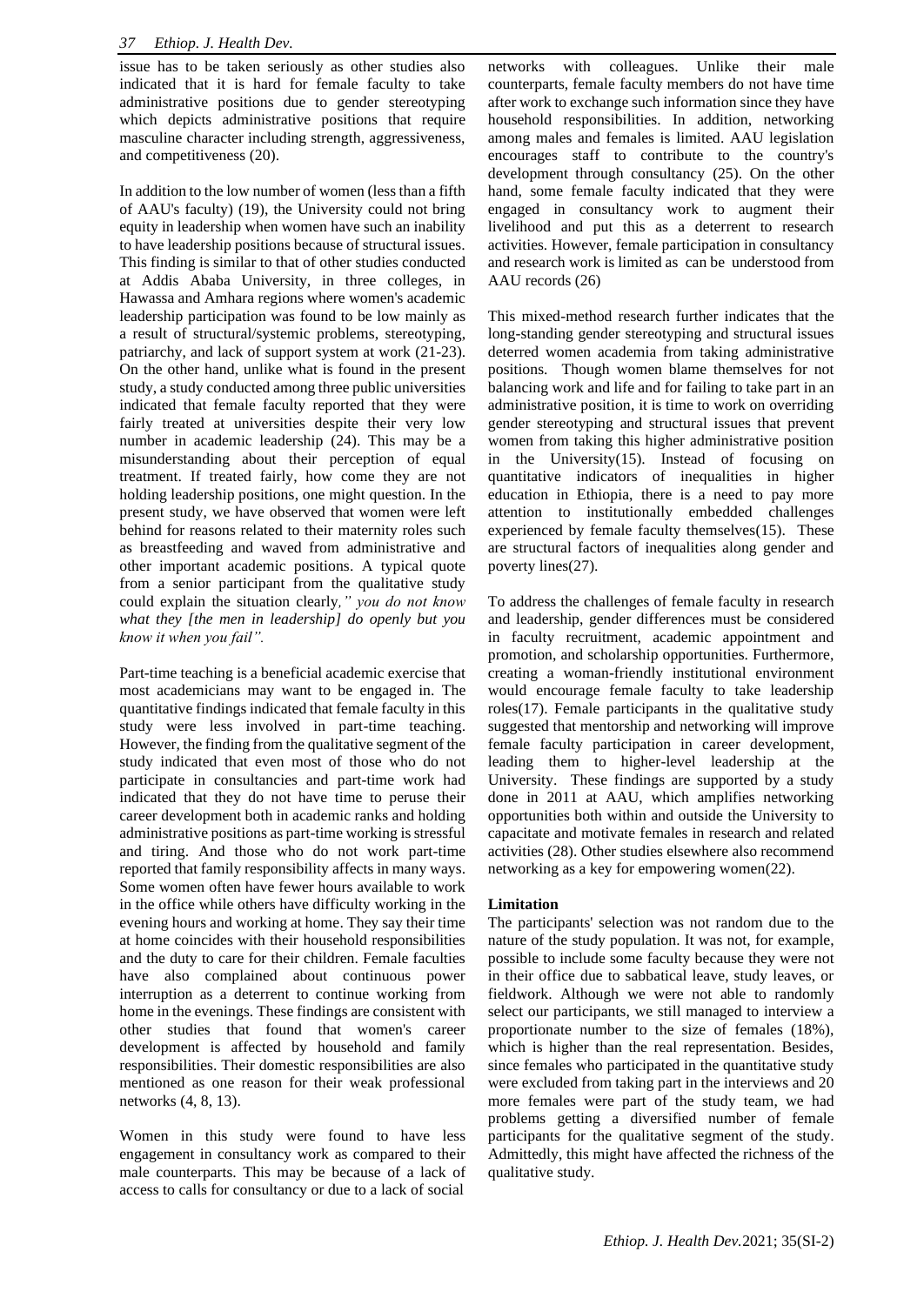#### **Conclusion**

Female faculty administrative engagement at Addis Ababa University is very low. Only a very few female faculties are involved in administrative positions as department heads, academic unit heads, and deans, and none as college deans and other higher positions. Structural issues both at workplaces and at home compounded by their low income had affected the participation of women at the University administrative positions. AAU should facilitate the participation of female academia in administrative positions by creating a conducive environment in terms of mentorship, availing special research grant offers, and making positions more attractive than seemingly challenging in the faces of balancing work and life for female academia.

#### **Funding**

Addis Ababa University (AAU) funded this study through the thematic research grant.

#### **Acknowledgments**

The authors would also like to thank the College of Health Sciences for its unreserved support, the data collectors and study participants for their time and contributing to the research.

#### **References**

- 1. Dilli S, Rijpma A, and Carmichael SG, *Achieving Gender Equality: Development versus Historical Legacies.* CESifo Economic Studies, 2015. 61(1): p. 301-334.
- 2. Ogato GS, *The quest for gender equality and women's empowerment in the least developed countries: Policy and strategy implications for achieving millennium development goals in Ethiopia.* International journal of sciology and antroplogy 2013. 5(9): p. 358-372.
- 3. Khan B, *Invisible Women: Entrepreneurship, Innovation, and Family Firms in Nineteenth-Century France. The Journal of Economic History,* The Journal of Economic History 2016. 76(1): p. 163-195.
- 4. Demartini P, *Innovative Female-Led Startups. Do Women in Business Underperform?* Adm. Sci., 2018. 8(4).
- 5. Boateng DA, *Experiences of female academics in Ghana: Negotiation and strengths as strategies for successful careers.* E. African J Soc Work 2018. 8(1): p. 21-30.
- 6. Yenllmez MI, *Women in academia in Turkey: Challenges and opportunities.* Yönetim Bilimleri Dergisi / Journal of Administrative Sciences, 2016. 14(28): p. 289-311.
- 7. Howe-Walsh L, T.S., *Barriers to women leaders in academia.* Tales from science and technology. Study high Education, 2016. 41(3): p. 415-28.
- 8. Ashencaen Crabtree S, S.C., *"Playing Mother": Channeled Careers and the Construction of Gender in Academia.* SAGE Open, 2019. 9(3).
- 9. Angervall P, *The academic career: a study of subjectivity, gender, and movement among*

*women university lecturers.* Gend Educ, 2018. 30(1): p. 105-18.

- 10. Gasser CE and Shaffer KS, *Career Development of Women in Academia: Traversing the Leaky Pipeline.* Prof Couns, 2014. 4(4): p. 332-52.
- 11. Danell R and Hjerm M, *Career prospects for female university researchers have not improved. Scientometrics.* 2013. 94(3): p. 999- 1006.
- 12. Cheung FM, H.D., *Women at the Top: Powerful Leaders Define Success as Work + Family in a Culture of Gender.* Am Psychol, 2010. 65(3): p. 182-93.
- 13. (MOE), M.o.E., *ESDP IV Pap (2010/11- 2014/15).* 2010
- 14. Asmamaw AT, *Women Participation in Higher Education Management in Ethiopia.* J Humanit Soc Sci, 2017. 22(11): p. 55-64.
- 15. Molla T and Cuthbert D, *Qualitative inequality: experiences of women in Ethiopian higher education.* Gender and Education, 2014. 26(7): p. 759-775.
- 16. Mengesha EH, *Female Voice in Academic Publications: The 'Female Voice' in Ethiopian Journal of Development Research.* Ethiopian Journal of Development Research, 2017. 39(1).
- 17. Semela T, Bekele H, and Abraham H, *Navigating the river Nile: the chronicle of female academics in Ethiopian higher education, Gender, and Education.* Gender and Education, 2017.
- 18. Eerdewijk VE, et al., *Female Faculty and Leadership: Affirmative Action and Gender Equality in 13 Universities in Ethiopia*. 2015, Federal Democratic Government of Ethiopia, Higher Education Strategy Center: Addis Ababa. p. 1-16.
- 19. Addis Ababa University, *Addis Ababa University Annual Performance Report*. 2019/2020, Addis Ababa University Addis Ababa.
- 20. Yousaf R and Schmiede R, *Barriers to women's representation in academic excellence and positions of power.* Asian j. Ger. Eur. stud., 2017. 2(2).
- 21. Abera M, *Academic Women's Position in Leadership Management and Other Decision-Making Activities: The Case of Three Governmental Colleges in Awassa*, in *College of Development Studies.* 2009, Addis Ababa University Addis Ababa
- 22. Ademe and Singh M, *Factors Affecting Women's Participation in Leadership and Management in Selected Public Higher Education institutions in Amhara Region, Ethiopia.* European Journal of Business and Management 2015. 7(31).
- 23. Seidmekiye Y, *Academic Women's Participation in Leadership: The case of Addis Ababa University.*, in *College of Development Studies.* 2008, Addis Ababa University, Addis Ababa.
- 24. Abebe G, *Status of Women Academicians, and their Perceptions of Gender Bias vis-a-vis*